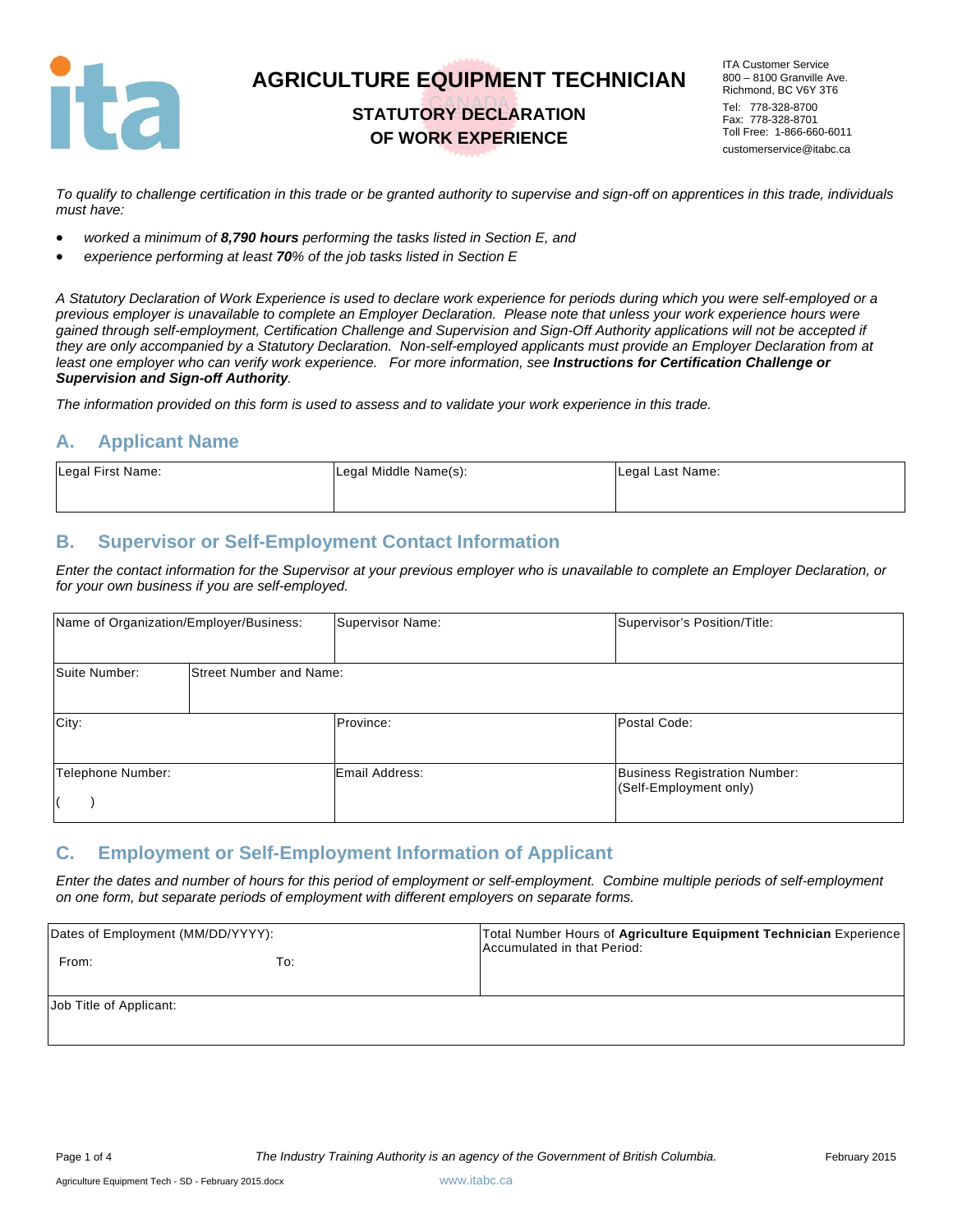

### **STATUTORY DECLARATION OF WORK EXPERIENCE**

ITA Customer Service 800 – 8100 Granville Ave. Richmond, BC V6Y 3T6 Tel: 778-328-8700 Fax: 778-328-8701 Toll Free: 1-866-660-6011 customerservice@itabc.ca

### **D. Reason for Statutory Declaration**

Indicate why a Statutory Declaration is required for this period of employment:

| $\Box$ | Applicant was self-employe |  |
|--------|----------------------------|--|
|--------|----------------------------|--|

ed **Employer will not complete Employer Declaration** 

 $\Box$ Employer is no longer in business  $\square$  Employment records are not available

Applicants must attempt to contact current or previous employers to request an Employer Declaration. If you have been unable to obtain an Employer Declaration for any portion of your non-self-employed work experience, indicate the steps you have taken to try to obtain it. If sufficient evidence of steps taken is not provided, the application may not be approved.

### **E. Statutory Declaration of Job Task Performance**

*By checking "Yes" or "No" in the Declaration Response column, indicate whether or not you have performed the job tasks listed below. Cross out any job tasks you did not perform during the period indicated in Section C.* 

| <b>Job Tasks</b>                                                                                                                                                                                                                                                                 | <b>Declaration</b><br><b>Response</b> |              |
|----------------------------------------------------------------------------------------------------------------------------------------------------------------------------------------------------------------------------------------------------------------------------------|---------------------------------------|--------------|
| <b>Occupational Skills</b>                                                                                                                                                                                                                                                       | Yes:                                  | П            |
| Includes: Applying technical information; using tools and equipment; using lifting tools, using welding,<br>cutting and heating equipment,                                                                                                                                       | No:                                   | $\mathbf{L}$ |
| <b>Engines and Engine Systems</b>                                                                                                                                                                                                                                                |                                       |              |
| <i>Includes:</i> Maintaining engines and engine systems, diagnosing engine performance, repairing basic<br>engines, repairing lubrication systems, repairing cooling systems, repairing intake and exhaust systems,<br>repairing fuel systems, repairing engine control systems. | Yes:<br>No:                           | П<br>П       |
| <b>Drive Train and Drive Train Systems</b>                                                                                                                                                                                                                                       |                                       |              |
| Includes: Maintaining drive train systems, diagnosing drive train systems, repairing clutches, repairing<br>drive lines, repairing transmissions and gear boxes, repairing differentials., repairing belt and chain drives                                                       | Yes:<br>No:                           | $\Box$<br>П  |
| <b>Hydraulics and Hydraulic Systems</b>                                                                                                                                                                                                                                          |                                       |              |
| Includes: Maintains hydraulic systems, diagnosing hydraulic systems, repairing pump systems, repairing<br>hydrostatic systems, repairing control systems, repairing actuators and lines, repairs hydraulic cooling<br>systems.                                                   | Yes:<br>No:                           | $\Box$<br>П  |

*Enter the applicant name (repeat on every page of this form).* 

| Legal First Name: | Legal Middle Name(s): | Legal Last Name: |
|-------------------|-----------------------|------------------|
|                   |                       |                  |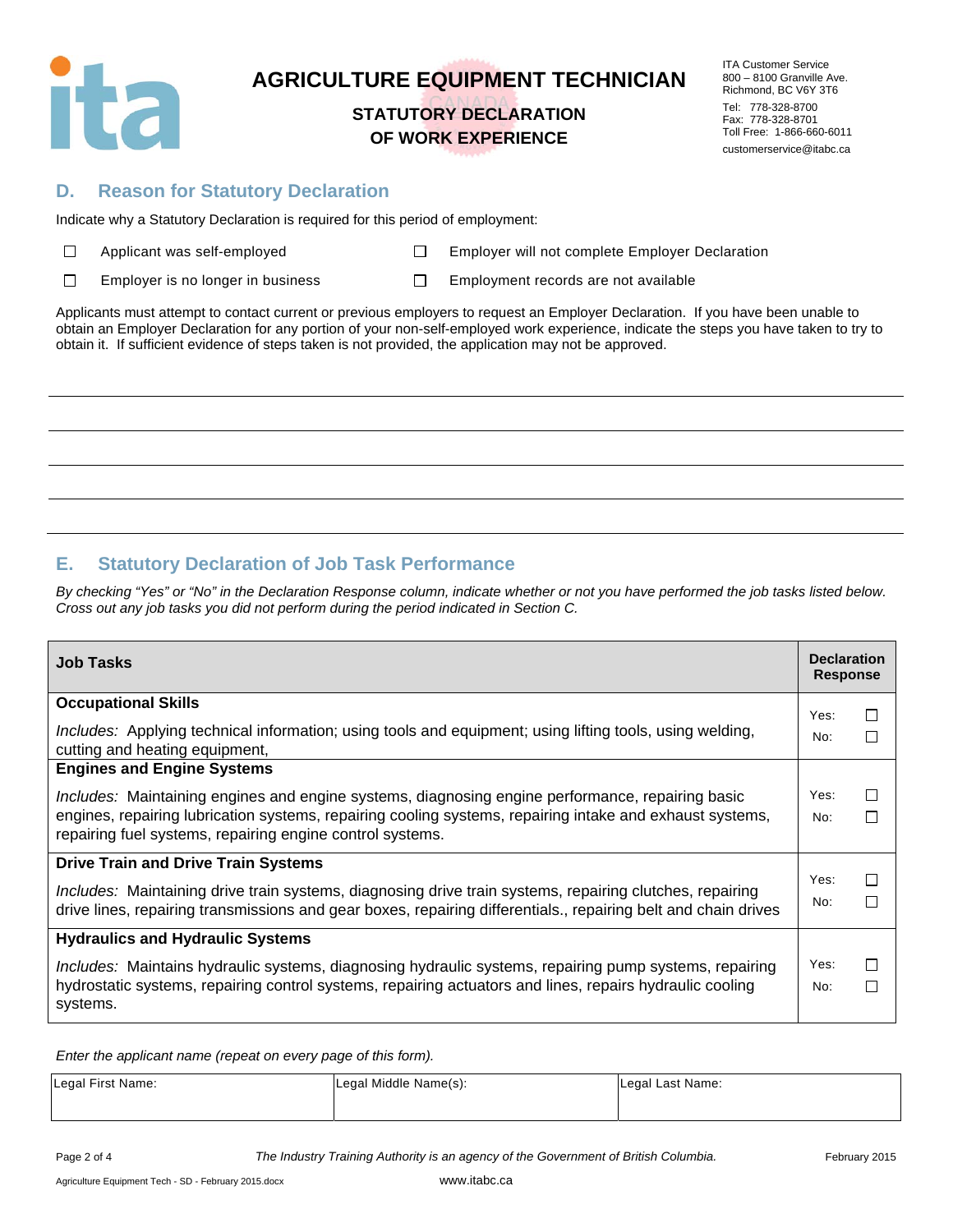

## **STATUTORY DECLARATION OF WORK EXPERIENCE**

ITA Customer Service 800 – 8100 Granville Ave. Richmond, BC V6Y 3T6 Tel: 778-328-8700 Fax: 778-328-8701 Toll Free: 1-866-660-6011 customerservice@itabc.ca

| <b>Job Tasks</b>                                                                                                                                                                                                                                                           | <b>Declaration</b><br><b>Response</b> |             |
|----------------------------------------------------------------------------------------------------------------------------------------------------------------------------------------------------------------------------------------------------------------------------|---------------------------------------|-------------|
| <b>Electrical And Electrical Systems</b>                                                                                                                                                                                                                                   |                                       |             |
| Includes: Maintaining electrical systems, Diagnosing electrical and electronic systems, repairing charging<br>systems, repairing starting systems, repairing ignition systems, repairing electrical conductors, repairing<br>electronic components, repairing accessories. | Yes:<br>No:                           | □<br>П      |
| <b>Steering And Braking Systems</b>                                                                                                                                                                                                                                        | Yes:                                  |             |
| Includes: Maintaining steering systems, Maintaining braking systems, Diagnosing steering and braking<br>systems, repairing steering system components, repairing braking system components.                                                                                | No:                                   | П<br>П      |
| <b>Components and Accessories</b>                                                                                                                                                                                                                                          |                                       |             |
| Includes: Repairing air conditioning system, repairing operators' environment, repairing frames, repairing<br>suspensions.                                                                                                                                                 | Yes:<br>No:                           | $\Box$<br>П |
| <b>Equipment</b>                                                                                                                                                                                                                                                           |                                       |             |
| Includes: Repairing tillage and seeding equipment, repairing harvesting equipment, repairing spraying and<br>irrigation equipment.                                                                                                                                         | Yes:<br>No:                           | П<br>П      |

### **F. Confirmation of Prerequisite Credentials or Certificates**

*For some trades, evidence that the applicant has earned prerequisite credentials or certificates is required before the individual is permitted to challenge certification or receive Supervision and Sign-Off Authority. For those trades, you must prove you have the required prerequisite credentials.* 

There are no prerequisite credentials or certificates for this trade.

### **G. Applicant Signature**

I certify that the information I have provided is accurate. (Note: Collection and protection of personal information on this form is in accordance with the provisions of the Freedom of Information and Protection of Privacy Act.)

| Applicant Name (please print): | Applicant Signature: | Date: (MM/DD/YYYY) |
|--------------------------------|----------------------|--------------------|
|                                |                      |                    |

*Enter the applicant name (repeat on every page of this form).* 

| Legal First Name: | Legal Middle Name(s): | Legal Last Name: |
|-------------------|-----------------------|------------------|
|                   |                       |                  |

Page 3 of 4 *The Industry Training Authority is an agency of the Government of British Columbia.* February 2015